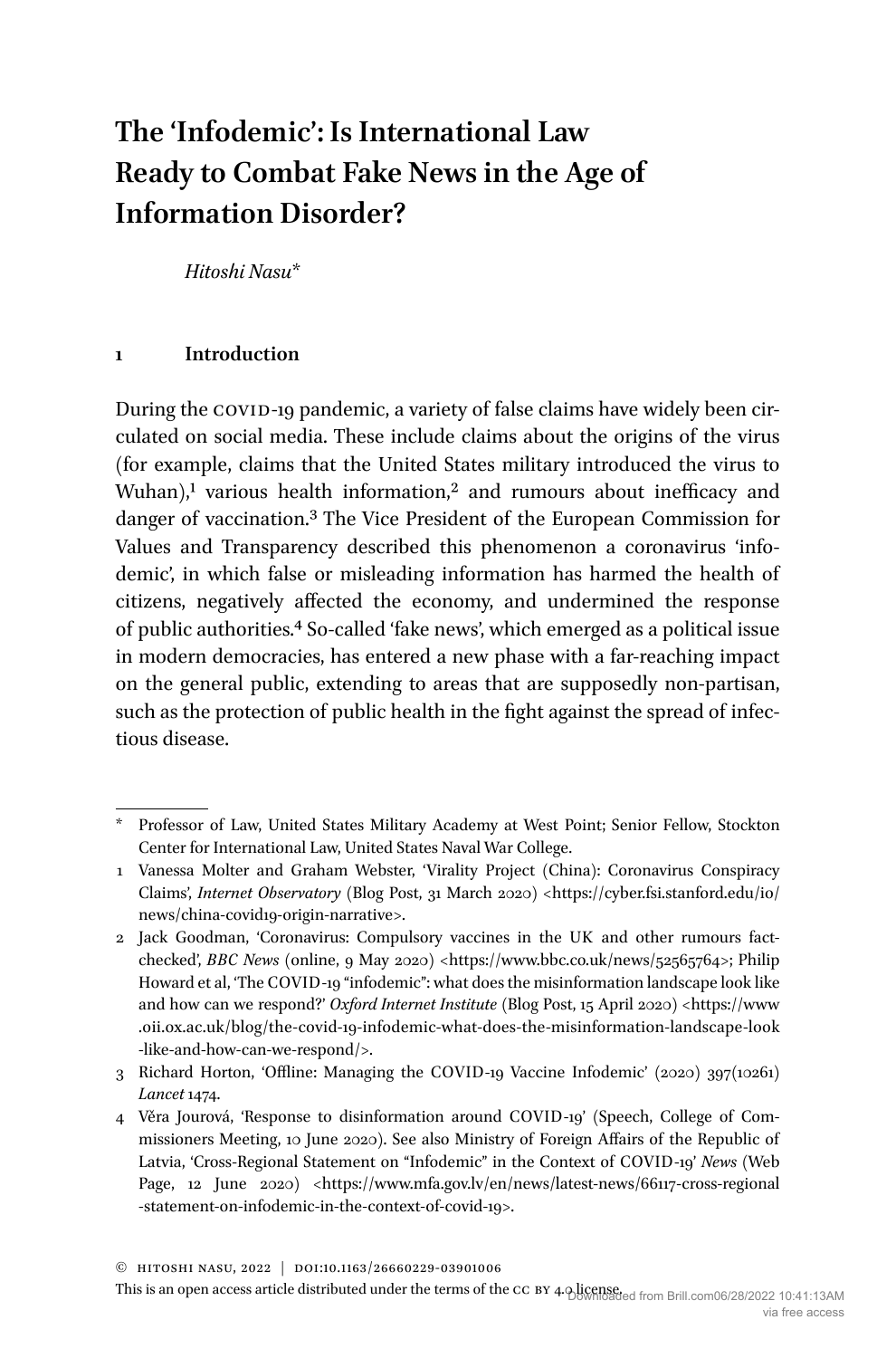The fabrication of information, which 'mimics news media content in form but not in organisational process or intent',<sup>5</sup> has gained asymmetrical influence on the individual perception of real-world events and political choices. This is largely due to the widespread exploitability of information on the internet generally, and social media more specifically. Harmful influences may arise from any false or misleading information ('misinformation') but are of particular concern when such information is generated and circulated with the specific purpose of deceiving people ('disinformation'). This is because the ability to exploit online communication adds to the modern tools of information operations as a means of foreign interference and sabotage.6 The manipulation of information for deceptive purposes has gained force by taking advantage of the increased ability to disseminate misinformation effectively on social media.

Indeed, the European Union has identified that foreign countries, particularly Russia and China, have engaged in targeted influence operations and disinformation campaigns around COVID-19 to undermine the credibility of the Union and its response to the coronavirus pandemic.7 Disinformation campaigns conducted during the COVID-19 pandemic, especially those involving Chinese and Russian operatives, have further cultivated the online information environment for the purposes of disruption and destabilisation.8 The diffused nature of the threat that such hostile information operations pose to national security is likely to test the protective value of international law, as national authorities struggle in developing their regulatory responses to information disorder.

<sup>5</sup> David MJ Lazer et al, 'The science of fake news' (2018) 359(6380) *Science* 1094, 1094.

<sup>6</sup> See, eg, Rosanna E Guandagno and Karen Guttieri, 'Fake News and Information Warfare: An Examination of the Political and Psychological Processes from the Digital Sphere to the Real World' in Innocent E Chiluwa and Sergei A Samoilenko (eds), *Handbook of Research on Deception, Fake News, and Misinformation Online* (IGI Global, 2019) 167.

<sup>7</sup> European Commission and High Representative of the Union for Foreign Affairs and Security Policy, 'Tackling COVID-19 Disinformation—Getting the Facts Right', Joint Communication to the European Parliament, the European Council, the Council, the European Economic and Social Committee and the Committee of the Regions (10 June 2020) JOIN(2020) 8, 3; 'EEAS Special Report Update: Short Assessment of Narratives and Disinformation Around the COVID-19 Pandemic', *EU vs Disinfo* (Blog Post, 1 April 2020) <[https://euvsdisinfo.eu/](https://euvsdisinfo.eu/eeas-special-report-update-short-assessment-of-narratives-and-disinformation-around-the-covid-19-pandemic/) [eeas-special-report-update-short-assessment-of-narratives-and-disinformation-around-the](https://euvsdisinfo.eu/eeas-special-report-update-short-assessment-of-narratives-and-disinformation-around-the-covid-19-pandemic/) [-covid-19-pandemic/>](https://euvsdisinfo.eu/eeas-special-report-update-short-assessment-of-narratives-and-disinformation-around-the-covid-19-pandemic/).

<sup>8</sup> See, eg, Sascha-Dominik Dov Bachmann, Doowan Lee and Andrew Dowse, 'COVID Information Warfare and the Future of Great Power Competition' (2020) 44(2) *Fletcher Forum of World Affairs* 11.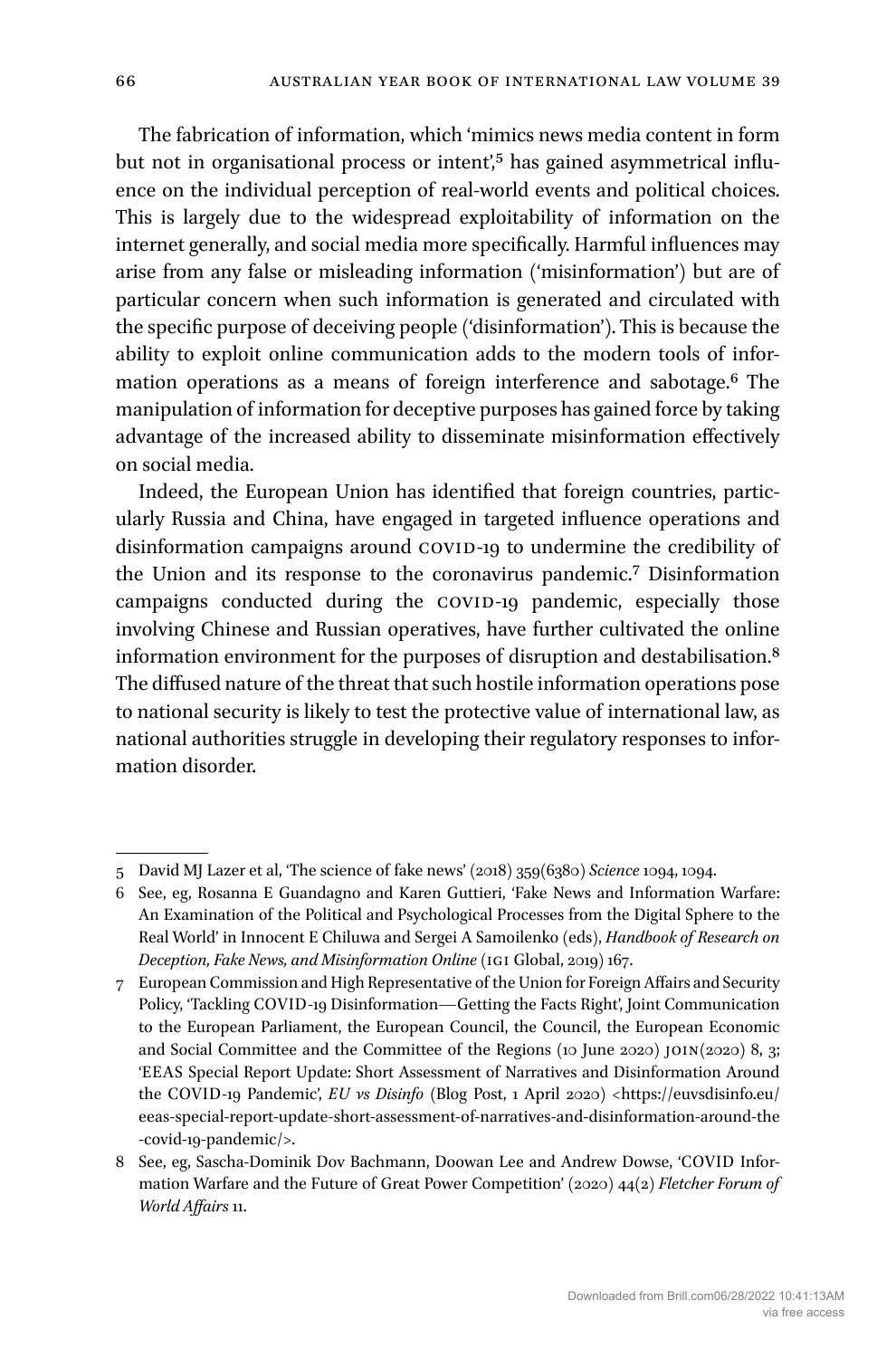This article considers the readiness of international law to protect States from information operations that are launched as the means of disrupting government response to the spread of infectious diseases, such as COVID-19. There are relevant rules of international law that impose restrictions on national authorities for their involvement in the dissemination of misinformation and for their response to such activities. However, the unique online information environment, in which various individuals are involved in the decentralised process of creating and disseminating misinformation with or without various degrees of State support, enables hostile actors to work across the traditional boundaries of these rules. A lack of awareness about this complex environment by solely focusing on State-sponsored information operations fails to appreciate the unique challenge that has been posed to national authorities in managing public response to a public health crisis. As such, this article examines both the external- and internal-facing dynamics for international regulation of misinformation, with the focus on the principle of non-intervention as an external regulation of misinformation under general international law and freedom of expression guaranteed under human rights treaties for internal regulation.

#### **2 The Principle of Non-Intervention**

States are not prohibited from spreading misinformation under international law, with the exception of a few specific areas. The broadcasting of false information is regulated under the *International Convention Concerning the Use of Broadcasting in the Cause of Peace*, under which a limited number of States Parties have agreed to undertake to prohibit and stop any transmission of false statements when it is 'likely to harm good international understanding'.<sup>9</sup> Under the *International Telecommunication Union's Radio Regulations*, States have an obligation not to send false or misleading signals,<sup>10</sup> but this applies to the identification of its transmitter rather than to the substance of a transmission. The *Convention for the Suppression of Unlawful Acts Against Civil Aviation* merely prescribes criminalising the unlawful and intentional communication

<sup>9</sup> *International Convention Concerning the Use of Broadcasting in the Cause of Peace*, opened for signature 23 September 1936, 186 LNTS 301 (entered into force 2 April 1938) art 3(1). Australia, along with France, Netherlands, and the United Kingdom, denounced this treaty in the 1980s. For analysis, see Björnstjern Baade, 'Fake News and International Law' (2018) 29(4) *European Journal of International Law* 1357, 1365–69.

<sup>10</sup> *Radio Regulations*, adopted 2 November 2016 (entered into force 1 January 2017) art 18.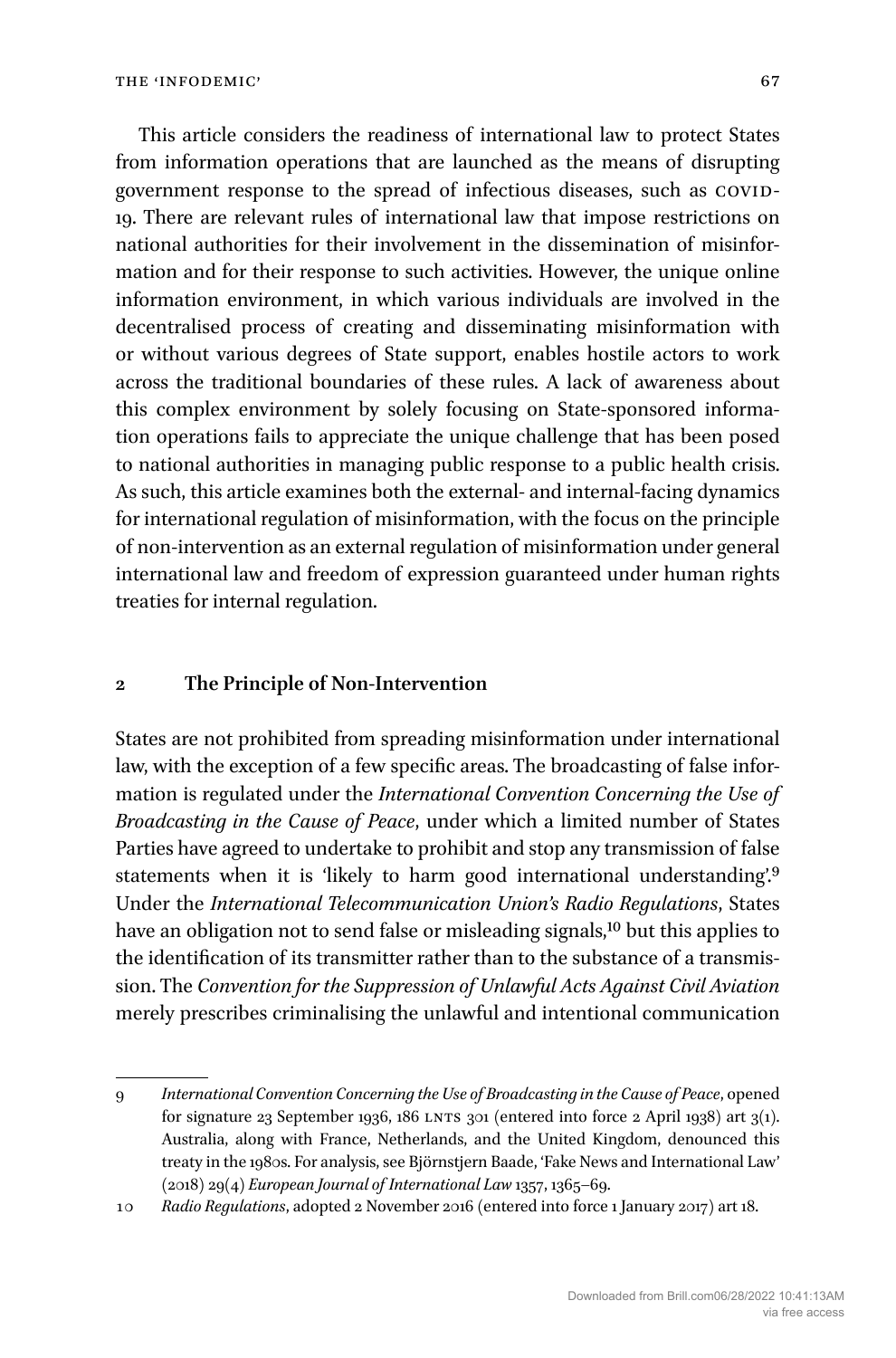of information when it is known to be false and endangers the safety of an aircraft in flight.<sup>11</sup>

Nevertheless, deliberate interference with domestic affairs of another State through the dissemination of misinformation may amount to an intervention prohibited under customary international law. The principle of nonintervention prohibits States from committing an act of intervention, directly or indirectly, in the domestic affairs that fall within the exclusive competence of another State.12 It remains contentious whether the scope of the exclusive competence is determined by the inherent attributes of sovereignty reserved under international law,<sup>13</sup> or by taking into account various factors as found in the actual practice of States and international organisations.14 At any rate, within the current framework of international law, there is little doubt that the choice of public health system, and the formulation of regulatory response to infectious diseases, falls within the exclusive competence of the State, considering that it is also reserved as an exception to various treaty commitments.<sup>15</sup>

The relevant question is rather whether the dissemination of misinformation, with a view to or an effect of undermining regulatory efforts to control or contain the spread of virus, amounts to an intervention prohibited under this principle. This is because an element of coercion is considered as the very essence of prohibited intervention,<sup>16</sup> although various views have been expressed in literature about this element from those equating it with forcible measures to the idea that even non-forcible, political influence could amount

16 *Nicaragua* (n 13) 108 [205].

<sup>11</sup> *Convention for the Suppression of Unlawful Acts Against the Safety of Civil Aviation*, opened for signature 23 September 1971, 974 UNTS 177 (entered into force 26 January 1973) art 1(e).

<sup>12</sup> *Declaration on Principles of International Law Concerning Friendly Relations and Co-Operation Among States in Accordance with the Charter of the United Nations*, GA Res 26/25(XXV), UN Doc A/RES/2625(XXV) (24 October 1970); *Declaration on the Inadmissibility of Intervention in the Domestic Affairs of States and the Protection of Their Independence and Sovereignty*, GA Res 2131(XX), UN Doc A/RES/2131(XX) (21 December 1965).

<sup>13</sup> See *Military and Paramilitary Activities in and against Nicaragua (Nicaragua v United States of America) (Merits)* [1986] ICJ Rep 14, 108 [205] ('*Nicaragua*'): holding that a prohibited intervention must 'be one bearing on matters in which each State is permitted, by the principle of State sovereignty, to decide freely'.

<sup>14</sup> See *Nationality Decrees Issued in Tunis and Morocco (Advisory Opinion)* [1923] PCIJ (ser B) No 4, 24: observing that the scope of the exclusive competence of the State is 'an essentially relative question' and 'depends on the development of international relations.'

<sup>15</sup> See, eg, *International Covenant on Civil and Political Rights*, opened for signature 16 December 1966, 999 UNTS 171 (entered into force 23 March 1976) arts 12(3), 19(3), 21,  $22(2)$  ('ICCPR').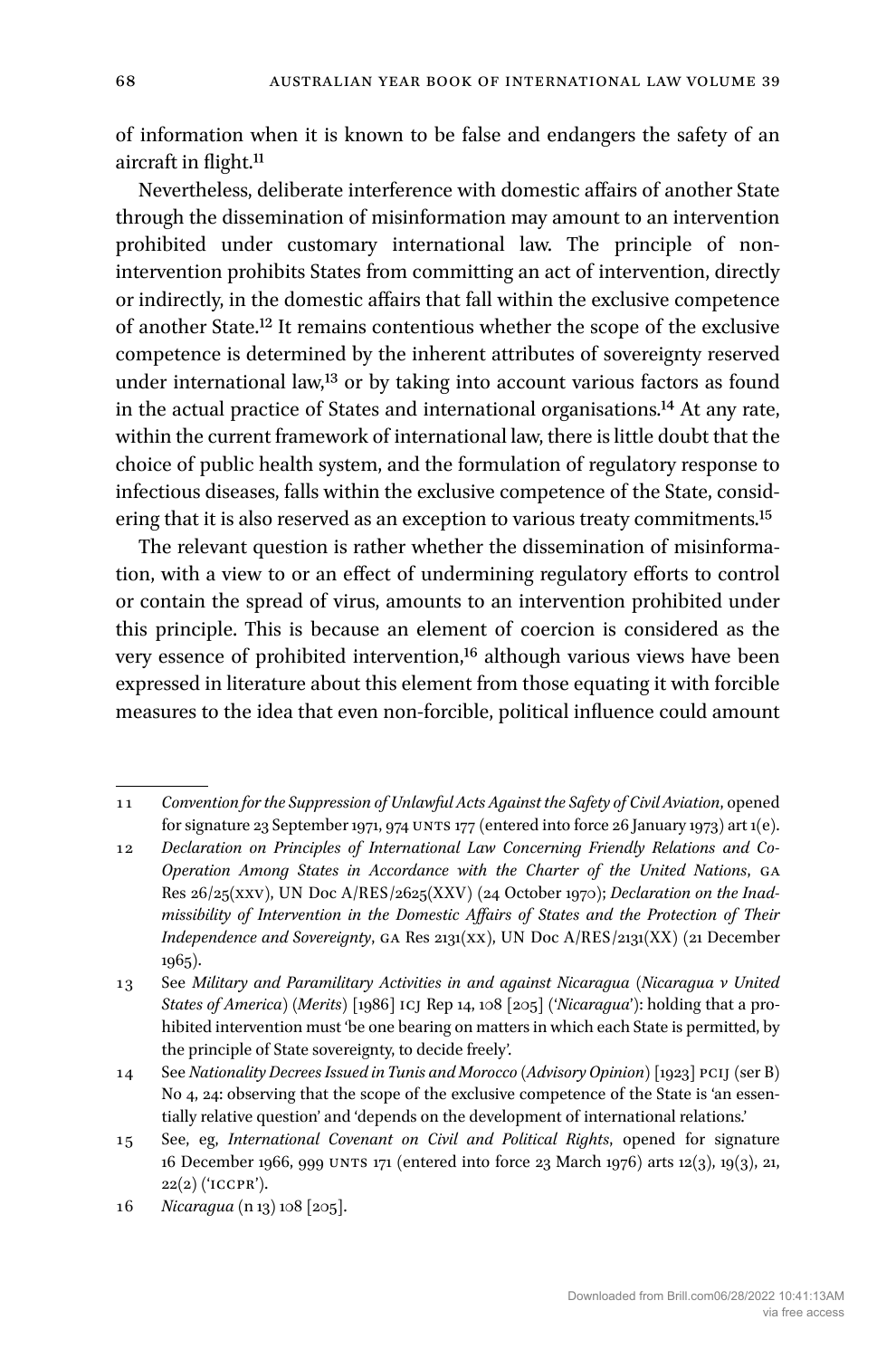to an intervention.17 Depending on the substantive standard applied to assess coerciveness, the disruption of a public health system with the dissemination of misinformation could amount to an intervention in cases where such an operation is attributable to the State.

Of particular relevance is General Assembly Resolution 36/103, which lists a wide range of interferences as constituting an intervention. It relevantly refers to the duty of a State to 'abstain from any defamatory campaign, vilification or hostile propaganda for the purpose of intervening or interfering in the internal affairs of other States'.18 It also enjoins States to refrain from the exploitation and distortion of human rights issues as a means of interference, exerting pressure on other States or creating distrust and disorder within and among States.19 Although this resolution was adopted by majority, its status under customary international law has been in doubt due to the objection of many Western States.20 Indeed, various forms of non-forcible interference ranging from lobbying, propaganda broadcasting, and the dissemination of false information have been commonplace in state practice. This was particularly the case during the Cold War when the superpowers were competing with attempts to exert transnational political influence in different parts of the world.21

However, with the increased vulnerability to hostile cyber operations and associated exploitation of social media, there are indications that Western States are becoming more amenable to lowering the bar for the assessment of coerciveness as the requisite element of intervention.22 While acknowledging that there is no consensus among States on the precise boundaries of this principle, Jeremy Wright, the former Attorney-General of the United Kingdom, referred to the manipulation of the electoral system to alter the results of an election in another country, intervention in the fundamental operation of

<sup>17</sup> See, eg, Sean Watts, 'Low-Intensity Cyber Operations and the Principle of Non-Intervention' (2015) 14 *Baltic Yearbook of International Law* 137, 146–9; Maziar Jamnejad and Michael Wood, 'The Principle of Non-intervention' (2009) 22(2) *Leiden Journal of International Law* 345, 368–77; Lori Fisler Damrosch, 'Politics Across Borders: Nonintervention and Nonforcible Influence over Domestic Affairs' (1989) 83(1) *American Journal of International Law* 1, 3–4.

<sup>18</sup> *Declaration on the Inadmissibility of Intervention and Interference in the Internal Affairs of States*, GA Res 36/103, UN Doc A/RES/36/103 (9 December 1981) [II(j)].

 $19$  Ibid  $[II(1)]$ .

<sup>20</sup> Adopted by 120 to 22, with 6 abstentions.

<sup>21</sup> See, eg, Calder Walton, 'Spies, Election Meddling, and Disinformation: Past and Present' (2019) 26(1) *Brown Journal of World Affairs* 107.

<sup>22</sup> Cf Henning Lahmann, 'Information Operations and the Question of Illegitimate Interference under International Law' (2020) 53(2) *Israel Law Review* 189, 209–12.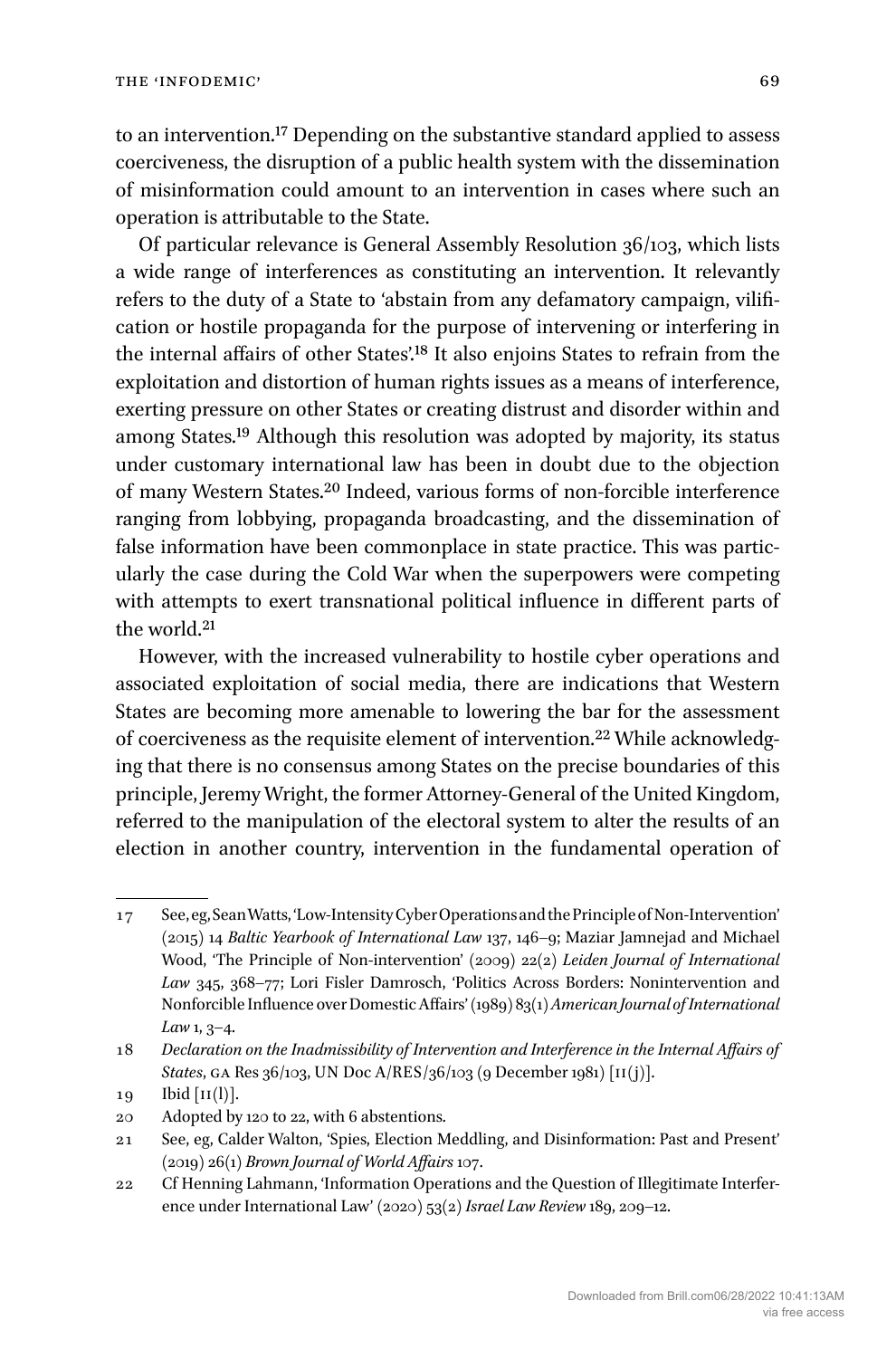Parliament or in the stability of a financial system as practical examples of prohibited intervention.23 Likewise, in the United States, the General Counsel of the Department of Defense Paul Ney has labelled a cyber operation that interferes with another country's ability to hold an election or that tampers with another country's election results as clear examples of prohibited intervention,<sup>24</sup> drawing verbatim from the remarks made by Brian Egan as Legal Adviser to the Department of State.25 It is nevertheless plausible to envisage situations where these hostile operations are conducted simply as malicious acts that are designed to disrupt the political or economic system of another country, without a particular intention to cause the target State to change its policy or decision.26

The Australian Government has interpreted coercive means as interferences that 'effectively deprive another state of the ability to control, decide upon or govern matters of an inherently sovereign nature'.<sup>27</sup> According to this position, the intention to change the target State's policy or decision is not material to its assessment of foreign interference under the principle of non-intervention. Instead, the mere fact that the State has lost control over an inherently governmental function would be sufficient to satisfy the standard of coerciveness. It reflects the growing concern among political circles about increasingly sophisticated attempts by foreign powers to influence domestic political processes, which resulted in the enactment of the *National Security Legislation Amendment (Espionage and Foreign Interference) Act 2018* (Cth).28

The standard may even be further relaxed to extend the reach of this principle to the dissemination of misinformation that generates dissent or

<sup>23</sup> Jeremy Wright, 'Cyber and International Law in the 21st Century' (Speech, Chatham House Royal Institute, 23 May 2018).

<sup>24</sup> Paul C Ney Jr, 'DoD General Counsel Remarks at the US Cyber Command Legal Conference' (Speech, US Cyber Command Legal Conference, 2 March 2020).

<sup>25</sup> Brian J Egan, 'Remarks on International Law and Stability in Cyberspace' (Speech, Berkeley Law School, 10 November 2016).

<sup>26</sup> Michael Schmitt, 'The Defense Department's Measured Take on International Law in Cyberspace', *Just Security* (Blog Post, 11 March 2020) <[https://www.justsecurity.org/69119/](https://www.justsecurity.org/69119/the-defense-departments-measured-take-on-international-law-in-cyberspace/) [the-defense-departments-measured-take-on-international-law-](https://www.justsecurity.org/69119/the-defense-departments-measured-take-on-international-law-in-cyberspace/)in-cyberspace/>. See also Jens David Ohlin, *Election Interference: International Law and the Future of Democracy* (Cambridge University Press, 2020) 82–5.

<sup>27</sup> Department of Foreign Affairs and Trade, *Supplement to Australia's Position on the Application of International Law to State Conduct in Cyberspace* (Report, 2019) [<https://](https://www.dfat.gov.au/publications/international-relations/international-cyber-engagement-strategy/aices/chapters/2019_international_law_supplement.html) [www.dfat.gov.au/publications/international-relations/international-cyber-engagement](https://www.dfat.gov.au/publications/international-relations/international-cyber-engagement-strategy/aices/chapters/2019_international_law_supplement.html) [-strategy/aices/chapters/2019\\_international\\_law\\_supplement.html](https://www.dfat.gov.au/publications/international-relations/international-cyber-engagement-strategy/aices/chapters/2019_international_law_supplement.html)>.

<sup>28</sup> Nigel Brew, 'Foreign interference—neither new nor limited to China' (Research Paper, Parliamentary Library, Parliament of Australia, 11 September 2019).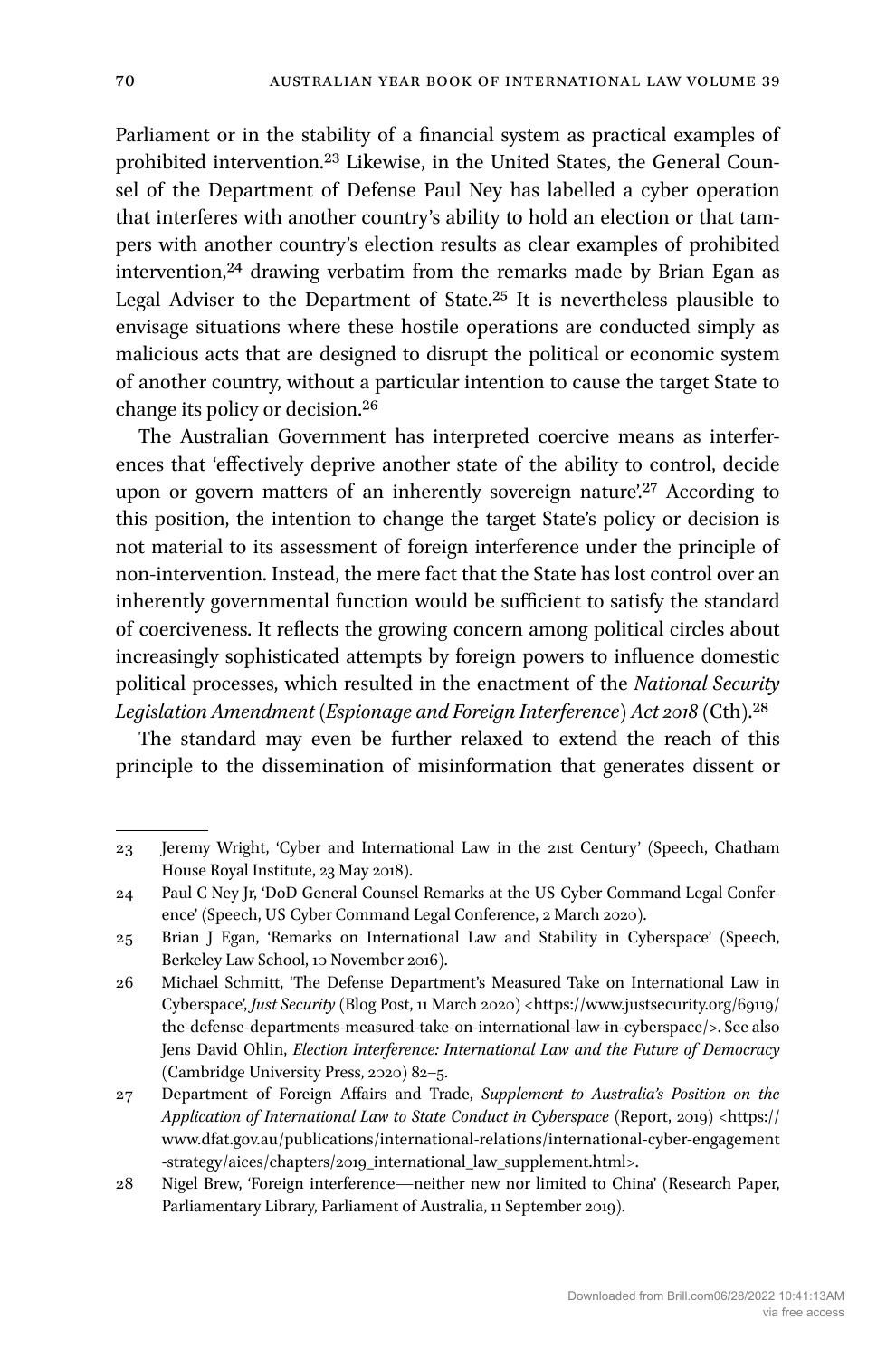encourages insurgency.29 However, given the diffused nature of threats posed by misinformation, the causal nexus between information operations and their coercive effect inevitably becomes tenuous. Although it is widely accepted that the principle applies to indirect means of intervention,<sup>30</sup> there are practical difficulties in establishing the coercive nature of information operations because indirect causation necessarily moves such activities in the direction of permissible interference and away from intervention.31 It remains to be seen if the general practice among States evolves to extend the scope of prohibition to information operations, which are not intended to change the target State's policy or to deprive it of the ability to function but rather to reduce its effectiveness, for example, by subverting public health measures to protect the population against the spread of infectious diseases.

Information operations could amount to an intervention only if such an operation is attributable to a State. When there is no clear evidence of attribution, the question might nonetheless arise whether the State has an obligation of due diligence to ensure that its territory is not knowingly used as a base, by a non-state actor or another State, for violations of international law.32 This means that States might be required to take feasible measures against those who are disseminating misinformation in a manner which would disrupt the operation of a public health system of another State in combating the spread of infectious diseases. There are reports suggesting that State-sponsored media outlets from China, Iran, Russia and Turkey have been generating and disseminating misinformation in European languages.33 There could be a potential ground for claiming State responsibility, in cases where such information operations amount to an infringement upon another State's sovereignty

<sup>29</sup> See Jamnejad and Wood (n 17) 374. See also Nicholas Tsagourisas, 'Electoral Cyber Interference, Self-Determination and the Principle of Non-Intervention in Cyberspace', *EJIL:Talk!* (Blog Post, 26 August 2019) <[https://www.ejiltalk.org/electoral-cyber](https://www.ejiltalk.org/electoral-cyber-interference-self-determination-and-the-principle-of-non-intervention-in-cyberspace/)  [-interference-self-determination-and-the-principle-of-non-intervention-](https://www.ejiltalk.org/electoral-cyber-interference-self-determination-and-the-principle-of-non-intervention-in-cyberspace/)in-cyberspace/>: considering interference in the process of the formation of sovereign authority as coercive. But see Ohlin (n 26) 103–4.

<sup>30</sup> Michael N Schmitt (ed), *Tallinn Manual 2.0 on the International Law Applicable to Cyber Operations* (Cambridge University Press, 2017) r 66 [24] ('*Tallinn Manual 2.0*').

<sup>31</sup> Michael N Schmitt, '"Virtual" Disenfranchisement: Cyber Election Meddling in the Grey Zones of International Law' (2018) 19(1) *Chicago Journal of International Law* 30, 51–2.

<sup>32</sup> *Tallinn Manual 2.0* (n 30) r 6 [27].

<sup>33</sup> Katarina Rebello et al, 'Covid-19 News and Information from State-Backed Outlets Targeting French, German and Spanish-Speaking Social Media Users', *COMPROP Data Memo* (29 June 2020) <https://comprop.oii.ox.ac.uk/wp-content/uploads/sites/93/2020/ [06/Covid-19-Misinfo-Targeting-French-German-and-Spanish-Social-Media-Users-Final](https://comprop.oii.ox.ac.uk/wp-content/uploads/sites/93/2020/06/Covid-19-Misinfo-Targeting-French-German-and-Spanish-Social-Media-Users-Final.pdf) [.pdf>](https://comprop.oii.ox.ac.uk/wp-content/uploads/sites/93/2020/06/Covid-19-Misinfo-Targeting-French-German-and-Spanish-Social-Media-Users-Final.pdf).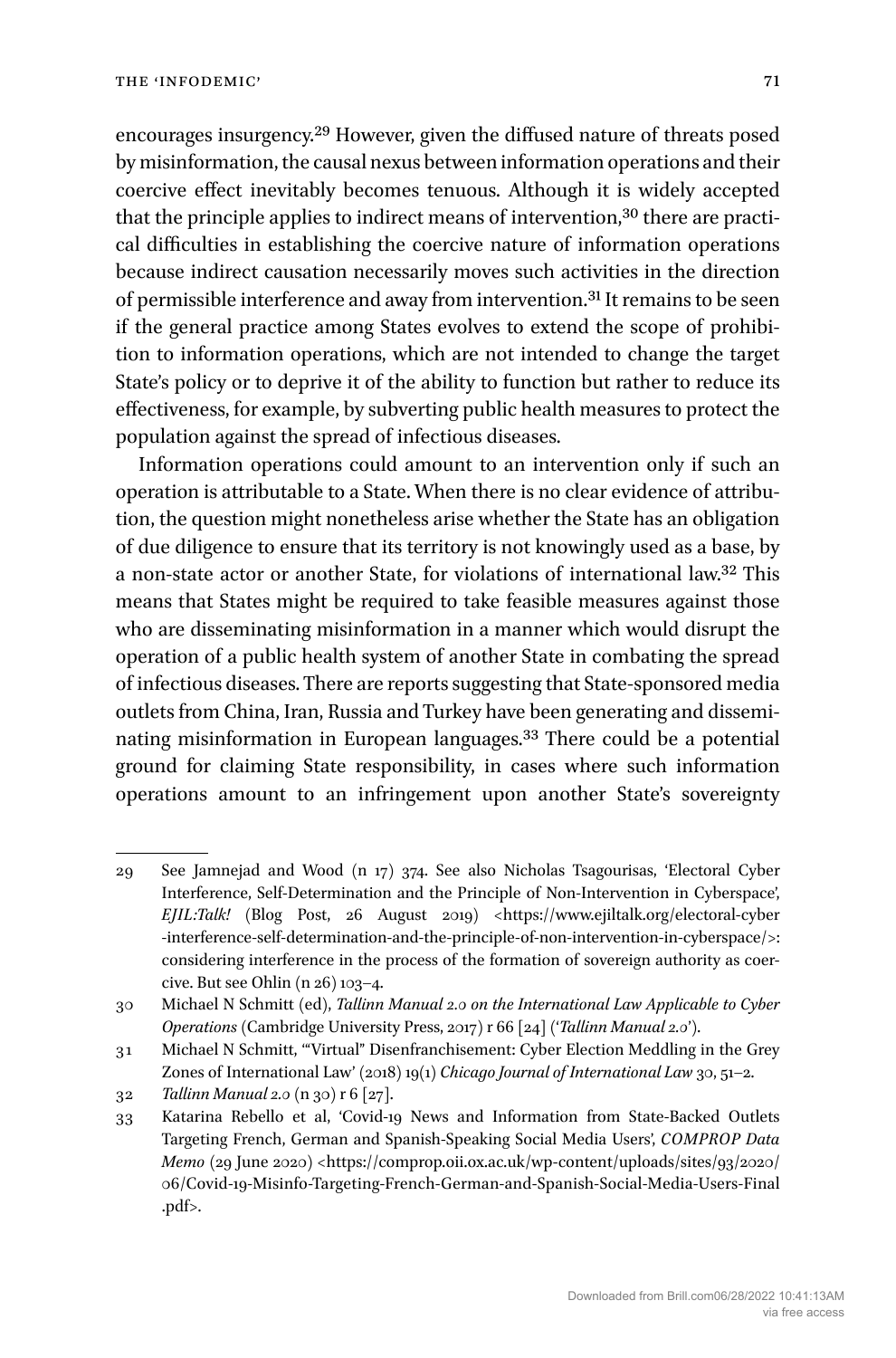or to an intervention by causing sustained disruption of the latter's public health system.

It is even possible to envisage situations where a State may assert a breach of the principle of non-use of force when a foreign military force engages in disinformation campaigns with the intention to cause a greater number of deaths resulting from the uncontrollable spread of infectious diseases. Indeed, multiple States have adopted the view that hostile activities by non-traditional means, such as cyber operations, can constitute a use of force when the scale and effects of such activities are comparable to those of a conventional act of violence covered by the prohibition.34 However, the causal link between the dissemination of misinformation and physical harm is rather tenuous, which could make States reluctant to accept such characterisation.

### **3 Freedom of Expression**

Domestically, regulatory responses to misinformation are likely to cause tension with individual freedom of expression, in cases where there are relevant human rights obligations under international law, such as the International Covenant on Civil and Political Rights (ICCPR),35 or under municipal law, such as the First Amendment of the United States Constitution.36 Such obligations

<sup>34</sup> See, eg, Department of Foreign Affairs and Trade, *Australia's Position on the Application of International Law to State Conduct in Cyberspace* (Report, 2017) s 1 [<https://www.dfat](https://www.dfat.gov.au/publications/international-relations/international-cyber-engagement-strategy/aices/chapters/annexes.html#Annex-A)  [.gov.au/publications/international-relations/international-cyber-engagement-strategy/](https://www.dfat.gov.au/publications/international-relations/international-cyber-engagement-strategy/aices/chapters/annexes.html#Annex-A) [aices/chapters/annexes.html#Annex-A>](https://www.dfat.gov.au/publications/international-relations/international-cyber-engagement-strategy/aices/chapters/annexes.html#Annex-A); Letter from the Minister of Foreign Affairs of the Government of the Netherlands to the President of the House of Representatives of the Government of the Netherlands, 5 July 2019 (5 July 2019) Appendix, 3; Ministère des Armées, 'Droit international appliqué aux opérations dans le cyberespace' (Report, 2019) 7 [1.1.2]; Wright (n 23); Ney (n 24); Harold Hongju Koh, 'International Law in Cyberspace' (2012) 54 *Harvard International Law Journal* 1, 3–4.

<sup>35</sup> ICCPR (n 15) arts 2(1), 19(2). See also *Arab Charter on Human Rights*, adopted 23 May 2004 (entered into force 15 March 2008), reprinted in (2005) 12 International Human Rights Reports 893, art 32; *African Charter on Human and Peoples' Rights*, opened for signature 27 June 1981, 1520 UNTS 217 (entered into force 21 October 1986) art 9(2); *American Convention on Human Rights*, opened for signature 22 November 1969, 1144 UNTS 123 (entered into force 18 July 1978) art 13; *Convention for the Protection of Human Rights and Fundamental Freedoms*, opened for signature 4 November 1950, 213 UNTS 221 (entered into force 3 September 1953) art 10.

<sup>36</sup> It reads: 'Congress shall make no law respecting an establishment of religion, or prohibiting the free exercise thereof; or abridging the freedom of speech, or of the press; or the right of the people peaceably to assemble, and to petition the government for a redress of grievances.'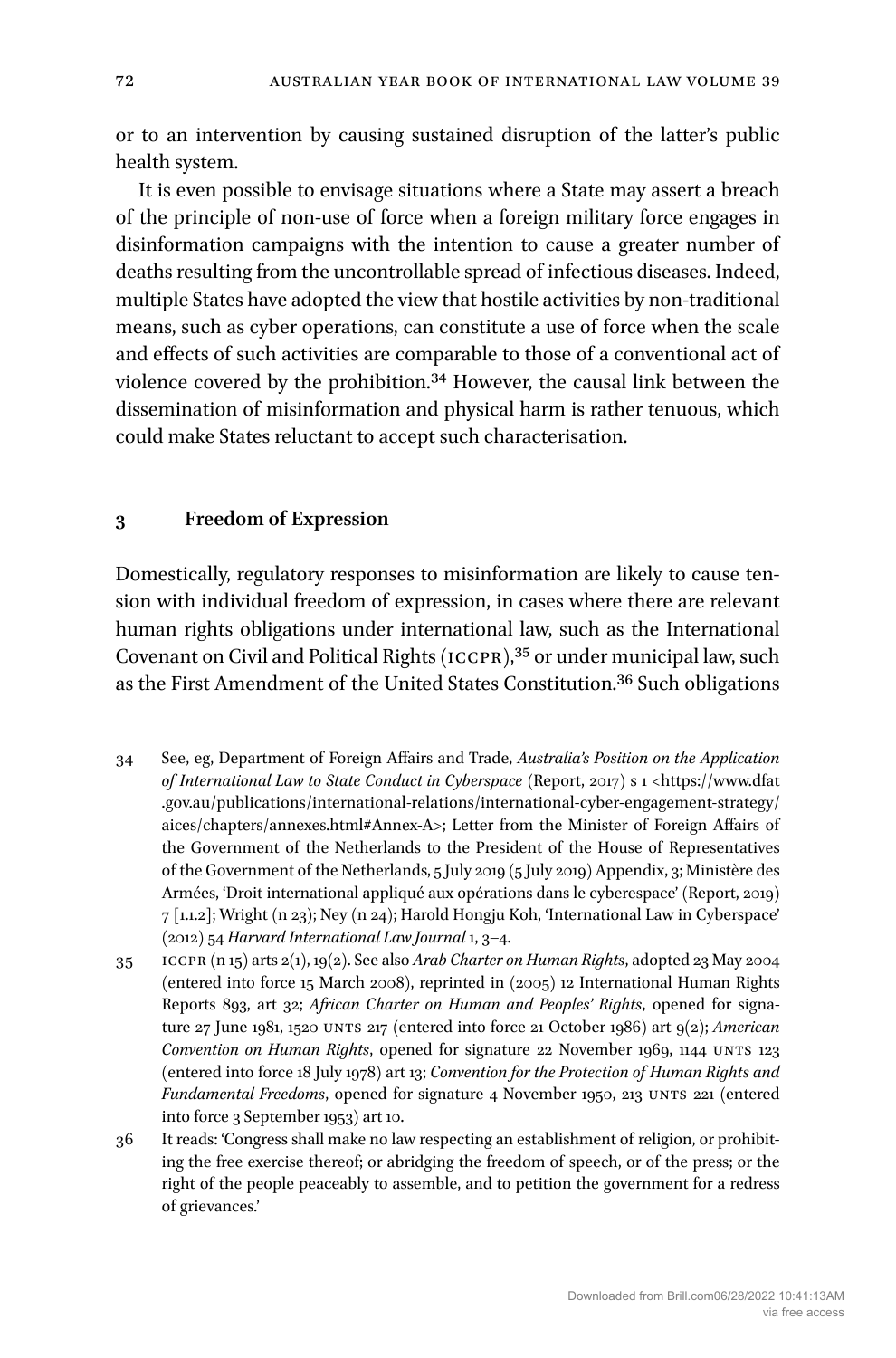impose legal constraints upon the ability of national authorities to suppress or prevent the spread of misinformation. However, freedom of expression is not guaranteed without any qualification or exceptions. National authorities are generally allowed to restrict freedom of expression when requisite requirements are met.37 Moreover, the ICCPR specifically proscribes any propaganda for war and advocacy of national, racial or religious hatred inciting discrimination, hostility or violence.38

With the global outbreak of COVID-19, numerous criminal prosecutions have been launched to combat misinformation in different jurisdictions. On 15 March 2020, Elijah Muthui Kitonyo was arrested in Kenya for publishing false information regarding COVID-19 on his Twitter account.<sup>39</sup> In Mauritius, Jahmeel Peerally was arrested on 25 March 2020 for falsely claiming that riots had erupted after the Prime Minister announced the closure of supermarkets and shops as a response to COVID-19.40 In the same country, Rachna Seenauth was arrested on 15 April 2020 for fabricating 'breaking news' regarding a conference call to discuss the 'miracle treatment' for COVID-19.41 In South Africa, several people have been charged for spreading false information regarding COVID-19.42 There are also numerous counts of misinformation removed or blocked on social media and other corrective measures in an attempt to suppress the impact of misinformation.

The legality of these measures depends on whether such restrictions on freedom of expression are justifiable on legitimate grounds as provided in the relevant treaty instrument or under domestic law. There are certain requirements that are commonly observed across different jurisdictions, such as the tests of necessity and proportionality. However, the specific legal requirements

<sup>37</sup> For detailed analysis, see RK Helm and H Nasu, 'Regulatory Responses to "Fake News" and Freedom of Expression: Normative and Empirical Evaluation' (2021) 21(2) *Human Rights*  Law Review 302.

<sup>38</sup> ICCPR (n 15) art 20. See generally M G Kearney, *The Prohibition of Propaganda for War in International Law* (2007).

<sup>39</sup> B Senne, 'Kenyan Man Arrested for Spreading Fake News on Coronavirus', *Times Live* (online, 16 March 2020) <https://www.timeslive.co.za/news/africa/2020-03-16-kenyan [-man-arrested-for-spreading-fake-news-on-coronavirus/>](https://www.timeslive.co.za/news/africa/2020-03-16-kenyan-man-arrested-for-spreading-fake-news-on-coronavirus/).

<sup>40</sup> L Sophie, 'Fake News: Jahmeel Peerally arrêté', *Soutenex Lexpress.mu* (Web Page, 25 March 2020) [<https://www.lexpress.mu/article/373277/fake-news-jahmeel-peerally](https://www.lexpress.mu/article/373277/fake-news-jahmeel-peerally-arrete)  [-arrete](https://www.lexpress.mu/article/373277/fake-news-jahmeel-peerally-arrete)>.

<sup>41</sup> T Mendel, 'Mauritius: "Fake News" Arrest for Political Satire Not Legitimate' *Centre for Law and Democracy* (Web Page, 17 April 2020) [<https://www.law-democracy.org/live/](https://www.law-democracy.org/live/mauritius-fake-news-arrest-for-political-satire-not-legitimate/) [mauritius-fake-news-arrest-for-political-satire-not-legitimate/](https://www.law-democracy.org/live/mauritius-fake-news-arrest-for-political-satire-not-legitimate/)>.

<sup>42</sup> A Nyathi, R Thaw and K Palm, 'Cele: 8 People Arrested for Spreading Fake News on COVID-19', *Eyewitness News* (online, 7 April 2020) <[https://ewn.co.za/2020/04/07/](https://ewn.co.za/2020/04/07/cele-8-people-arrested-for-spreading-fake-news-on-covid-19) [cele-8-people-arrested-for-spreading-fake-news-on-covid-19](https://ewn.co.za/2020/04/07/cele-8-people-arrested-for-spreading-fake-news-on-covid-19)>.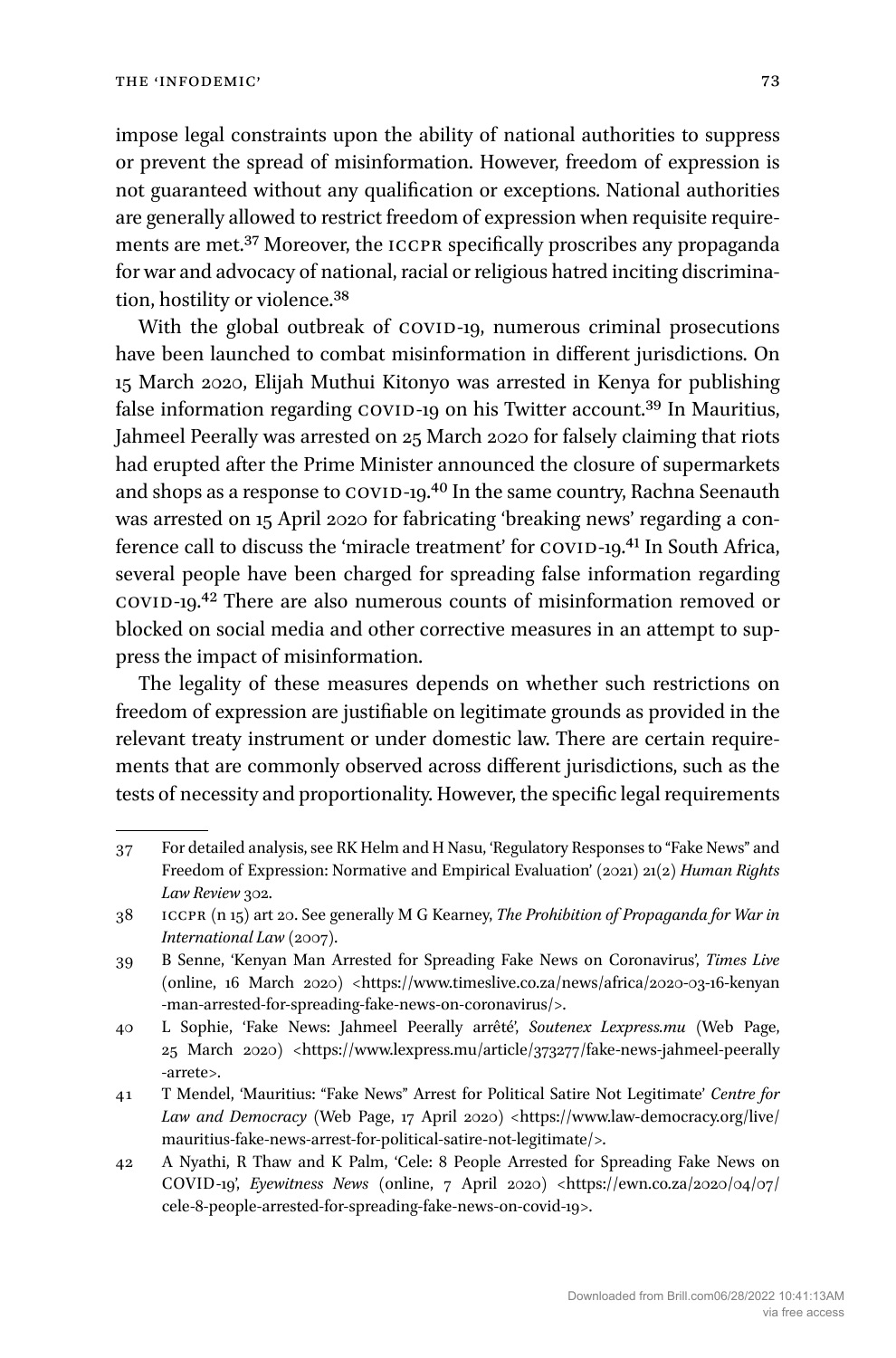for restriction or standards to be applied in evaluating the lawfulness of restriction vary in each jurisdiction. Therefore, any categorical denial of regulatory measures, such as the UN Special Rapporteur's statement that 'the penalization of disinformation is disproportionate',<sup>43</sup> is misleading and does not help guide national authorities in finding an appropriate balance between combating misinformation and respecting freedom of expression in the course of developing regulatory responses that are both effective and norm compliant.

The extent to which, and circumstances in which, restrictions on the dissemination of misinformation are justifiable depends on the construction of a particular provision in which freedom of expression is guaranteed. Under the ICCPR, for example, contracting parties are allowed to impose restrictions on any form of expression or means of its dissemination, including systems to support such communication, such as Internet service providers or search engines, to the extent necessary for the protection of national security, public order, public health or morals.44 It is thus conceivable that restrictions on misinformation regarding health-threatening activities are deemed necessary and justifiable on public health grounds.<sup>45</sup> The European Court of Human Rights has, on the other hand, granted contracting parties a margin of appreciation in determining what is necessary to protect the competing interests identified as the permissible grounds for restricting freedom of expression, especially in cases where there is no European consensus on how to regulate an emerging or divisive problem.46

States may also be entitled to declare a public emergency to derogate from certain obligations to protect human rights, as many countries did during the COVID-19 pandemic. The declarations of derogation made during the pandemic

<sup>43</sup> David Kaye, *Disease Pandemics and the Freedom of Opinion and Expression: Report of the Special Rapporteur on the Promotion and Protection of the Right to Freedom of Opinion and Expression*, UN Doc A/HRC/44/49 (23 April 2020) [42].

<sup>44</sup> Human Rights Committee, *General Comment No 34: Article 19: Freedoms of Opinion and Expression*, 102nd sess, UN Doc CCPR/C/GC/34 (12 September 2011) [43]. See generally K Jakubowicz, 'Early Days: The UN, ICTs and Freedom of Expression' in T McGonagle and Y Donders (eds), *The United Nations and Freedom of Expression and Information: Critical Perspectives* (Cambridge University Press, 2015) 304; Andrew Puddephatt, 'Freedom of Expression Rights in the Digital Age' (Reference Series No 6, Open Society Foundation, April 2011) 6.

<sup>45</sup> See Paul M Taylor, *A Commentary on the International Covenant on Civil and Political Rights* (2020) at 574; William A Schabas, *Nowak's CCPR Commentary* (3rd ed 2019) at 572.

<sup>46</sup> See, eg, *Animal Defenders International v United Kingdom* (2013) 57 Eur Court HR 362, [123]; *TV Vest AS v Norway* [2008] V Eur Court HR 265, 291 [67]; *Handyside v United Kingdom* (1976) 1 Eur Court HR 737, [57]. See generally Bychawska-Siniarska, *Protecting the Right to Freedom of Expression under the European Convention on Human Rights* (Council of Europe, 2017) 44–62.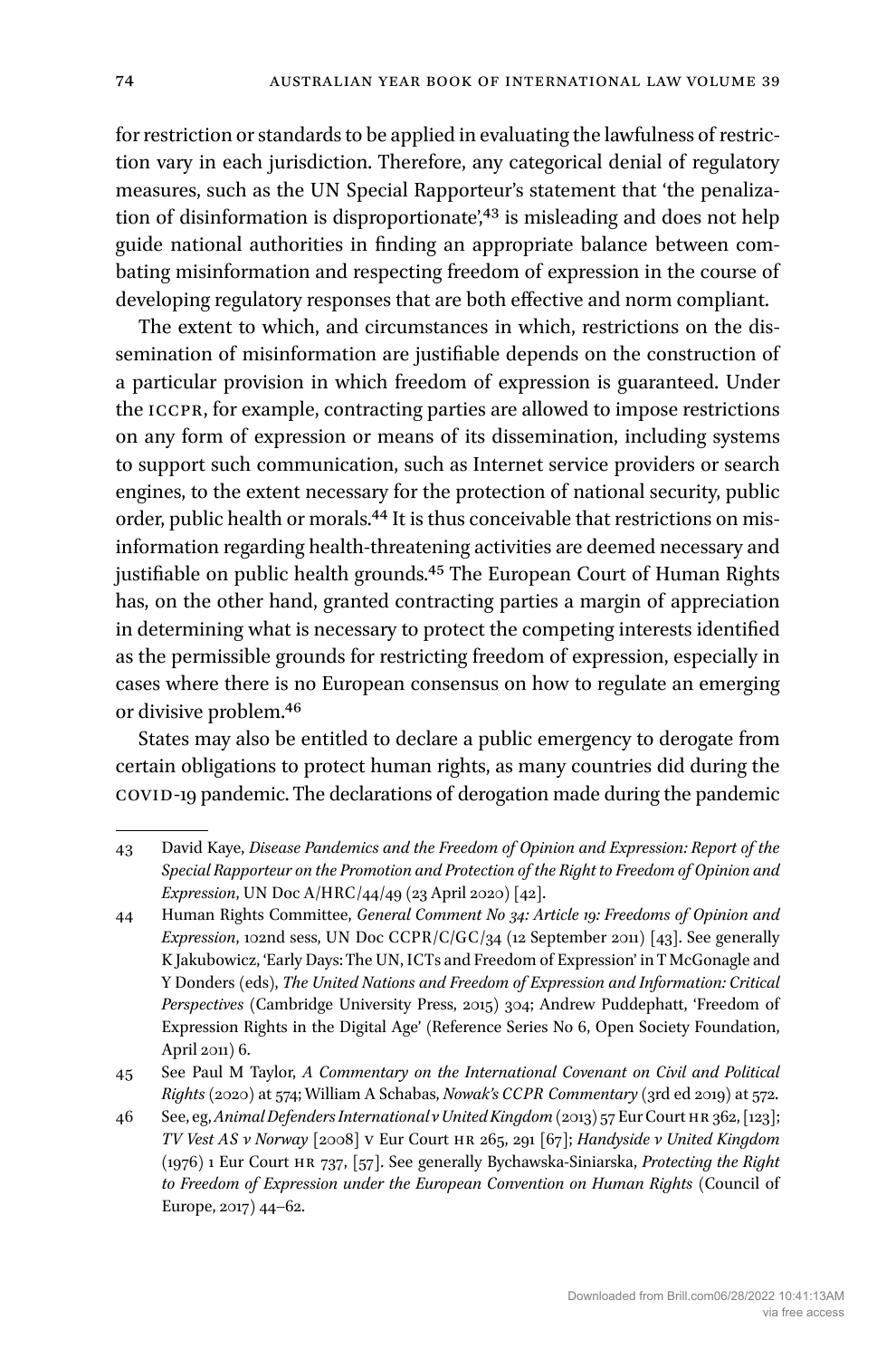have mainly focused on the right to liberty, freedom of movement and freedom of assembly to justify lockdown measures.47 In its statement issued on 30 April 2020, the Human Rights Committee urged States Parties not to rely on derogation, where their public health or other public policy objectives can be attained by restricting the rights or introducing reasonable limitations in conformity with the provisions for such restrictions and limitations set out in the ICCPR.48 This statement suggests that even during a public emergency, the Committee is of the view that States should, in the first place, make use of the restrictions available under each provision, while acknowledging that freedom of expression and information constitutes important safeguards for ensuring compliance with their obligations under the ICCPR in the exercise of emergency powers.49

However, various restrictive measures to prevent and suppress the dissemination of misinformation are not completely effective due to practical constraints. There are technical difficulties with policing all the communications on social media platforms. A threat of sanctions or blocking of communication does not deter everyone from spreading misinformation or engaging in disinformation campaigns. This is especially the case when those responsible for generating or disseminating misinformation are operating from foreign jurisdictions. The criminal law approach therefore has its limit in the absence of international legal mechanisms for mutual cooperation in law enforcement between relevant countries. Because of this limitation, some States may resort to extraterritorial suppressive measures by engaging in cyber operations to disrupt disinformation campaigns at their sources, as the United States and the United Kingdom did against the so-called Islamic State,<sup>50</sup> to the extent that it does not amount to an infringement upon the sovereignty of another State,<sup>51</sup> or to a prohibited intervention as discussed earlier.

<sup>47</sup> ICCPR (n 15) arts 9, 12 and 21 respectively.

<sup>48</sup> 'Statement on Derogations from the Covenant in connection with the COVID-19 Pandemic', UN Doc CCPR/C/128/2 (30 April 2020) [2(c)].

<sup>49</sup> Ibid  $[2(f)]$ .

<sup>50</sup> 'UK Targeted ISIS Drones and Online Servers in Cyber Attack', *Financial Times* (online, 7 February 2021), <<https://www.ft.com/content/360a8e1c-b241-40f7-b944-45a4f8854ac5>>; 'UK Launched Cyber-Attack on Islamic State', *BBC News* (online, 12 April 2018) [<https://](https://www.bbc.co.uk/news/technology-43738953) [www.bbc.co.uk/news/technology-43738953](https://www.bbc.co.uk/news/technology-43738953)>.

<sup>51</sup> For debate regarding the respect for sovereignty as a rule of international law applicable in cyberspace, see Geoffrey P Corn and Robert Taylor, 'Sovereignty in the Age of Cyber' (2017) 111 *American Journal International Law Unbound* 207–12; Michael N Schmitt and Liis Vihul, 'Sovereignty in Cyberspace: *Lex Lata Vel Non*?' (2017) 111 *American Journal of International Law Unbound* 213–8; Michael N Schmitt and Liis Vihul, 'Respect for Sovereignty in Cyberspace' (2017) 95(7) *Texas Law Review* 1639.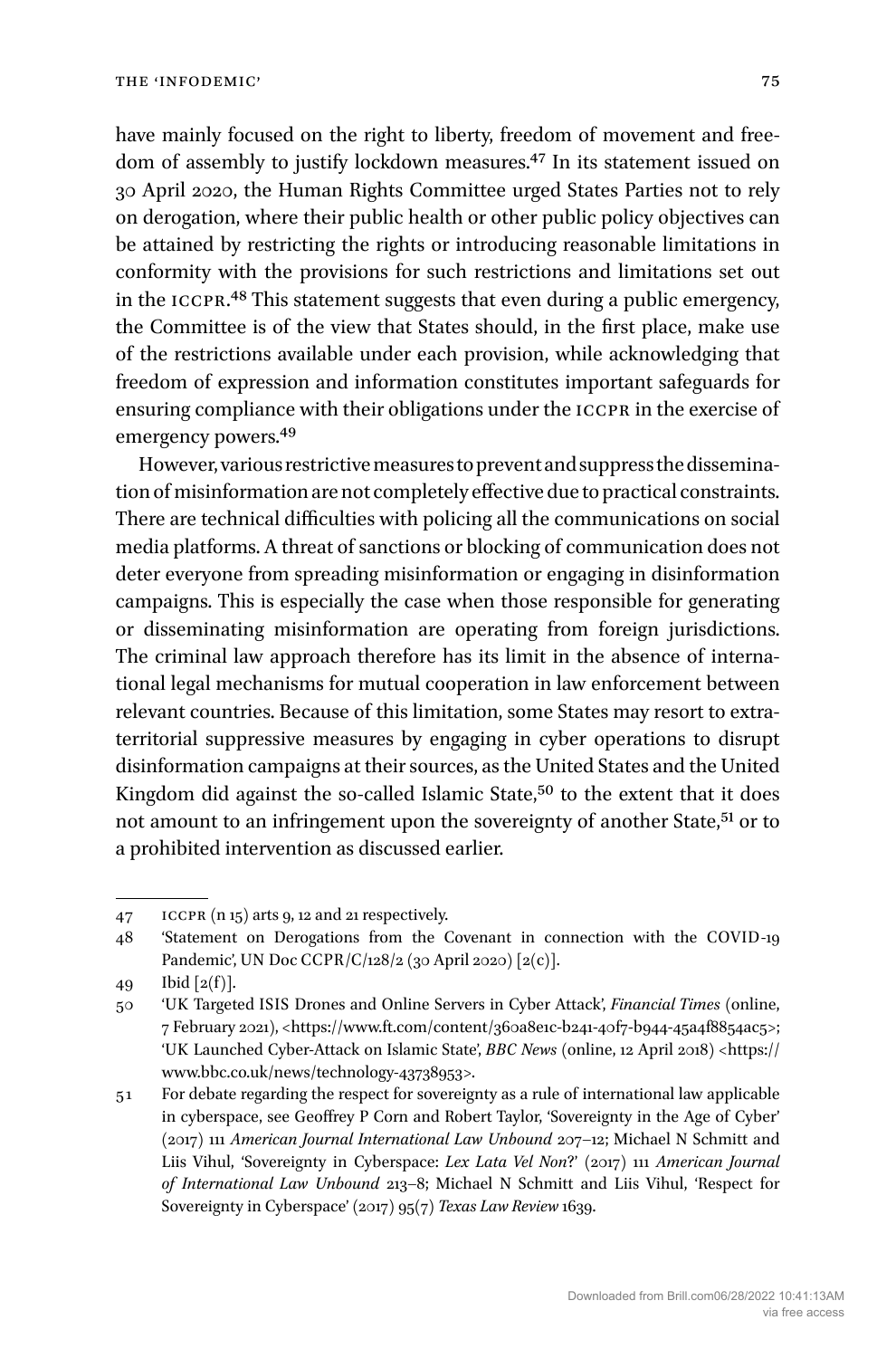#### **4 Conclusion**

Within the existing framework of international law, States are not prohibited from disseminating misinformation in another State unless it amounts to an intervention due to the coercive nature of interference with the domestic affairs of the latter State. There are indications in State practice that the substantive standard for coerciveness might be shifting towards extending the reach of this principle to the dissemination of misinformation that generates dissent or encourages insurgency. However, because of the unique online information environment where threats posed by misinformation are diffused in nature, there are technical difficulties in establishing the causal nexus between information operations and their coercive effect or clear evidence for attribution of these operations to a State. There is also a question as to whether the State has an obligation of due diligence to ensure that its territory is not knowingly used as a base, by a non-state actor or another State, for violations of international law through the dissemination of misinformation.

On the domestic front, States reserve the sovereign right to develop and employ any effective means of combating misinformation within their own jurisdiction, to the extent that associated restrictions on freedom of expression are tailored and justifiable under the applicable rules of international or domestic human rights law. Nevertheless, the emergence of the 'infodemic' disrupting government response to the spread of coronavirus has shown that many national authorities are yet to develop an effective and norm-compliant system to suppress or eliminate the harmful impact of misinformation. There is also a limit to the criminal law approach in combating information operations originating from foreign jurisdictions, in the absence of international legal mechanisms for mutual cooperation in law enforcement.

Between these two possible legal solutions lies a swath of unregulated space in which hostile actors can launch information operations by disseminating misinformation without assuming any legal liability. This space will remain wide open for exploitation as long as the strict standard is maintained for assessing coerciveness of foreign interference as the requisite element of intervention prohibited under customary international law or by worshipping freedom of expression with the categorical denial of regulatory measures to suppress misinformation. The traditional framework of international law, which has been built upon the premise that the free flow of information helps sustain and promote liberalism, does not provide adequate protection against the rise of information disorder disrupting government response to a public health crisis.